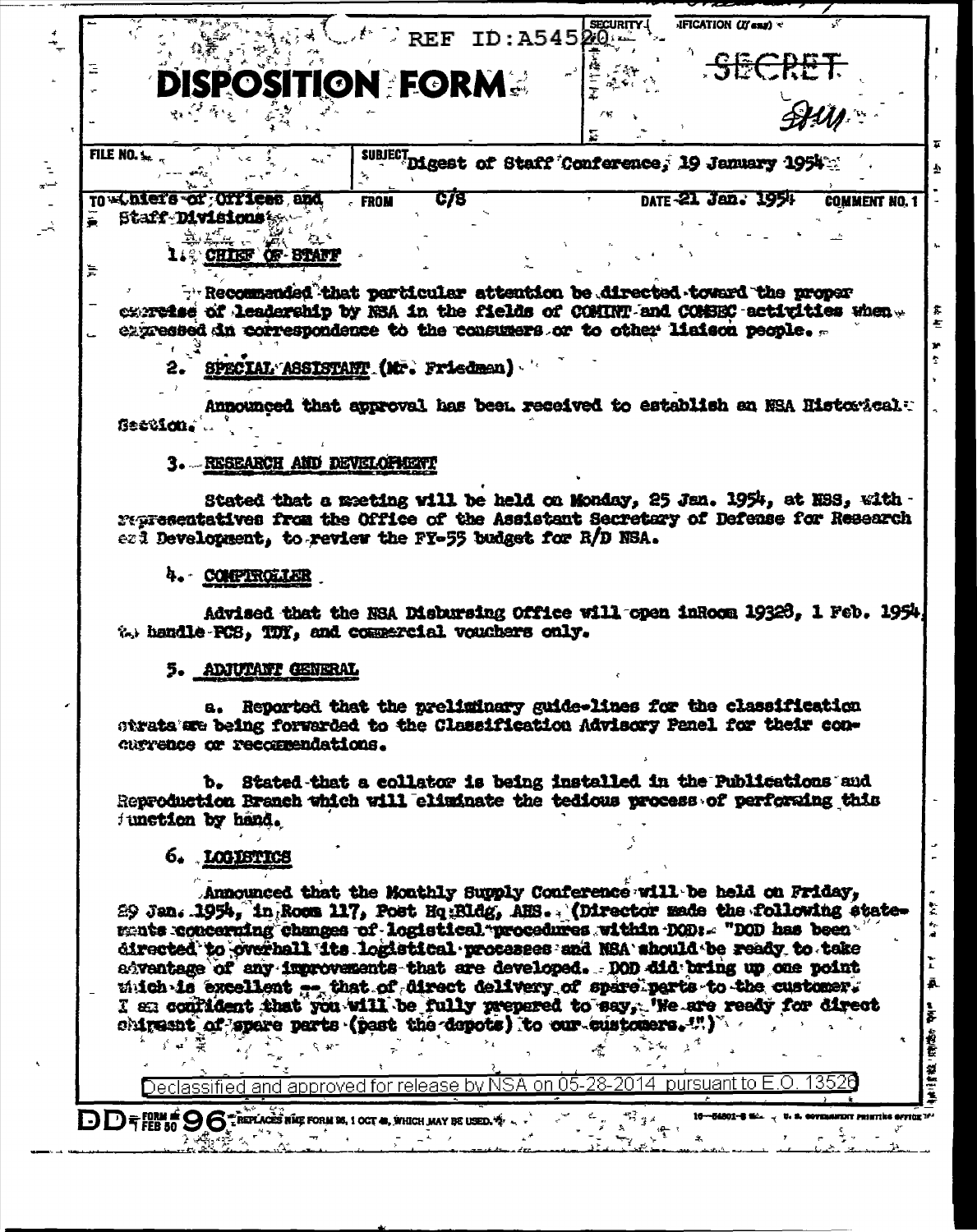

# $EO 3.3(h)(2)$

PL 86-36/50 USC 3605

## $7.$  DCS/P

Reported that the two intercept sites in desired by ABA campot be made available and that further surveys will be necessary.

### 8. SCHOOL

Advised that a rapid course of training in Hungarian. Cresh, and Polish whe being conducted at the School to provide linguists for ASA Europe in the shortest vossible time.

### 9. TRAINING

Announced that four persons, all from NSA-70, have been selected from WA to pertisipate in the Third Career Development Program of the Civil Service Compission. beginning 1 February 1952, for a five-month period.

## 10. SECURITY

Stressed the need for the inmediate reporting by Chiefs of Offices and Staff Divisions of incidents requiring investigation by SEC. (The Director supported this request and stated, "We are trying to become professionals in the non-technical portions supporting the main mission of the Agency. Our Security ofgenization has gradually been devolcted into a very professional cutfit. Give them the same treatment that you would any other professional unit.")

#### 11. PERSONNEL

Stated that DA has published a directive on the Contingency Ogtion Act and the Navy and Air Force will also be preparing a paper, and that as soon as they are published, FERS will determine their respective differences and dissominate this information to Agency personnel.

#### 12. SPECIAL ASSISTANT (Capt. Holtwick)

Informed of his progress in the pursuance of operational research statistics and remarked that COP is gurrently working on this in order that the work measurement program and statistics for labor distribution vill be compatible and either may be used.

#### 13. HEADQUARTERS COGGANDANT

Reported that the modifications of Reminster-Rand safes vere proceeding at a rapid rate to climinate that recurity weaknesses.

## 14. COLLECTION

Stated that NBA-63 machines were in operation on the third floor of Bldg. 17, 1935, 18 January, after the week-end move.

## 15. ANALYSIS

Remarked that the Defrost couirment will prove to be a very satisfactory device, and it is a long step forward in the reduction of the size and volume of EBA-70's files.